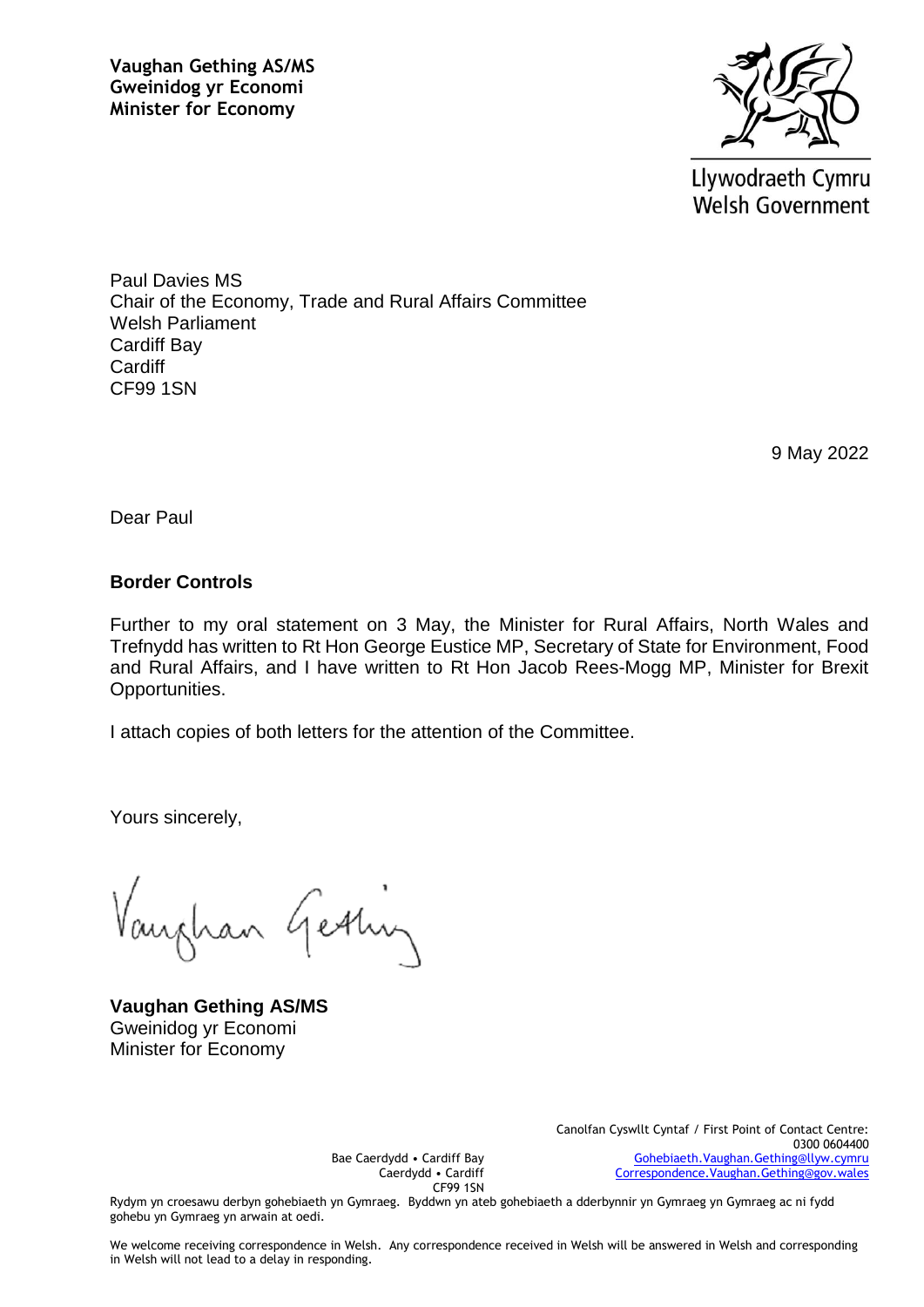Llywodraeth Cymru **Welsh Government** 

The Rt Hon George Eustice MP Secretary of State for Environment, Food and Rural Affairs

[Secretary.State@defra.gov.uk](mailto:Secretary.State@defra.gov.uk)

4 May 2022

Dear George,

I was extremely disappointed with the announcement by the UK Government on 28 April of yet another delay to the introduction of border checks and personal imports restrictions for EU imports, due to commence in July.

This repeated lack of engagement by the UK Government, is completely contrary to the ways of working envisaged in the Inter-Governmental Relations Review and the Common Frameworks and is incredibly disrespectful to our responsibilities as a Devolved Government and to devolution itself. This also undermines our work together, over many years, through the Inter-Ministerial Group (IMG).

I note my colleague, Vaughan Gething, MS, Minister for Economy, wrote to you on 24 March regarding Defra's plans for the implementation of further sanitary and phytosanitary (SPS) controls on imports from July-November 2022 to which you not yet responded.

I am sure you agree with me maintaining robust biosecurity is a critically important. When we were Members of the EU, we applied higher levels of assurance on EU imports where permitted. Our exit from the EU does not mean our biosecurity should decrease in any way. The UK Government's recent announcement has caused continued uncertainty about the level and type of checks for which Devolved Governments and industry will need to plan.

Continued delays to the introduction of EU import checks are a risk to our collective biosecurity, a risk which grows with time. The lack of access to EU traceability, disease notification and emergency response systems further compounds this risk.

I am very concerned the farming sector in Wales will be disadvantaged and there will not be a level playing field for Welsh producers, who are subject to costly and time-consuming EU export checks and regulatory requirements, whilst their EU competitors continue to benefit from the lack of any such regulatory checks.

> Bae Caerdydd • Cardiff Bay Caerdydd • Cardiff CF99 1SN

Canolfan Cyswllt Cyntaf / First Point of Contact Centre: 0300 0604400 [Gohebiaeth.Lesley.Griffiths@llyw.cymru](mailto:Gohebiaeth.Lesley.Griffiths@llyw.cymru) [Correspondence.Lesley.Griffiths@gov.wales](mailto:Correspondence.Lesley.Griffiths@gov.wales)

Rydym yn croesawu derbyn gohebiaeth yn Gymraeg. Byddwn yn ateb gohebiaeth a dderbynnir yn Gymraeg yn Gymraeg ac ni fydd gohebu yn Gymraeg yn arwain at oedi.

We welcome receiving correspondence in Welsh. Any correspondence received in Welsh will be answered in Welsh and corresponding in Welsh will not lead to a delay in responding.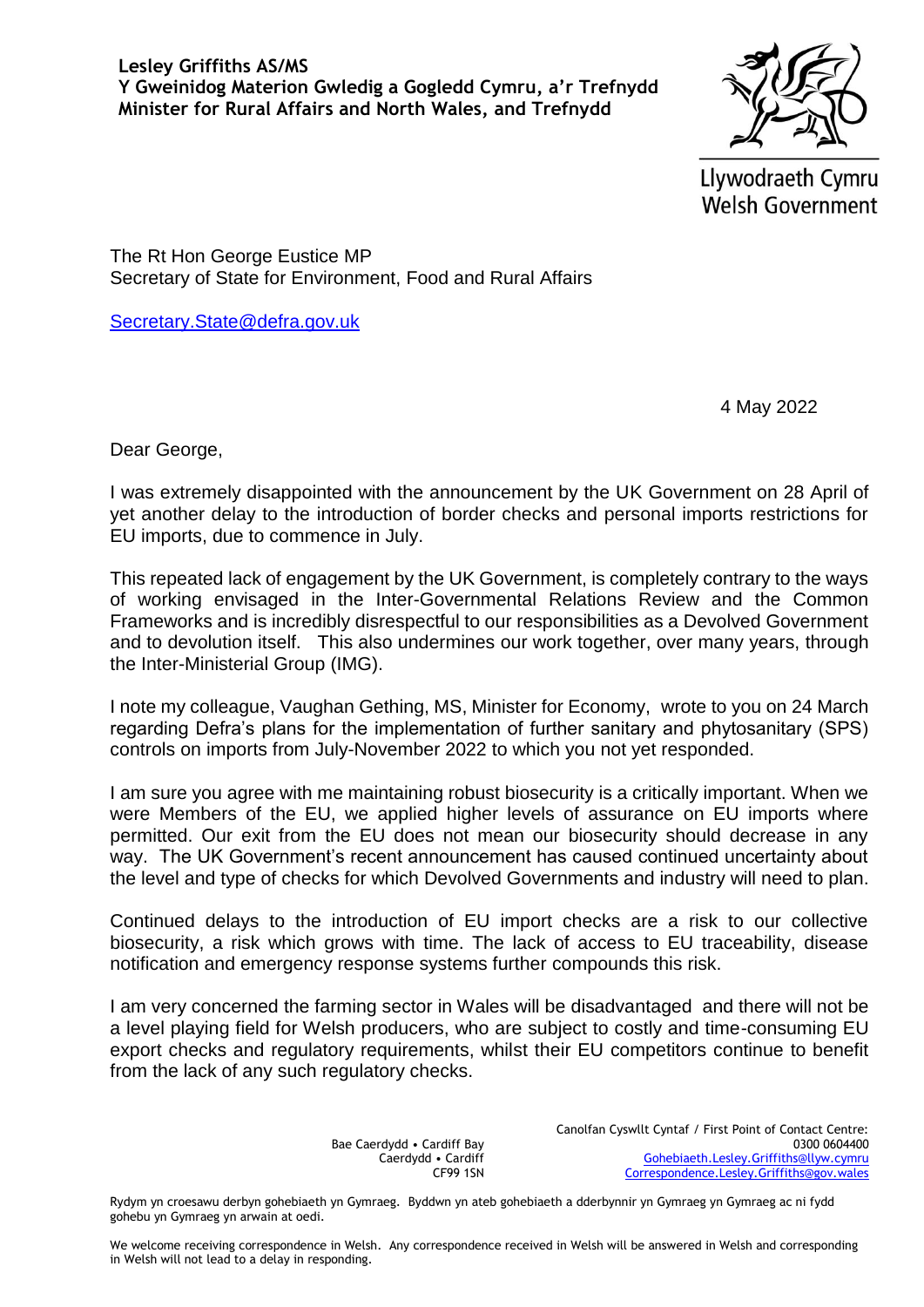I also share concerns voiced by the British Veterinary Association in relation to risks of incursion of exotic diseases to this country. I am very worried by diseases such as foot and mouth disease, african swine fever or indeed rabies, all of which can have a devastating impact.

There is general consensus between the Chief Veterinary Officers and Chief Plant Health Officers these are biosecurity risks we should be collectively addressing to consider how to protect animal and plant health on a GB-wide basis.

There is a foundation of good collaboration between all UK governments through the IMG, Common UK Animal Health and Welfare Framework and the Common UK Plant Health Framework. This is where we maintain common policies and approaches to ensure protection of the UK's biosecurity status and to facilitate trade within and beyond the UK on SPS goods.

Given the uncertainty following the UK Government's announcement, we need our officials to urgently work together to collectively agree a risk-based approach to managing biosecurity risks and take policy decisions on public, animal and plant health issues affecting the UK as a whole,

My preference is to have a GB-wide approach to import checks. However; as I have stated before, I do not exclude taking a Wales-only approach even if this means setting up a higher standard than England. Unless we are properly involved in determining the future approach, we may have no option but to develop a regime of our own, in order to protect devolved matters including animal and plant health.

I am copying this letter to Vaughan Gething MS, Minister for the Economy, Mairi Gougeon MSP, Cabinet Secretary for Rural Affairs and Islands, and Simon Hart MP, Secretary of State for Wales.

Yours sincerely,

## **Lesley Griffiths AS/MS**

Y Gweinidog Materion Gwledig a Gogledd Cymru, a'r Trefnydd Minister for Rural Affairs and North Wales, and Trefnydd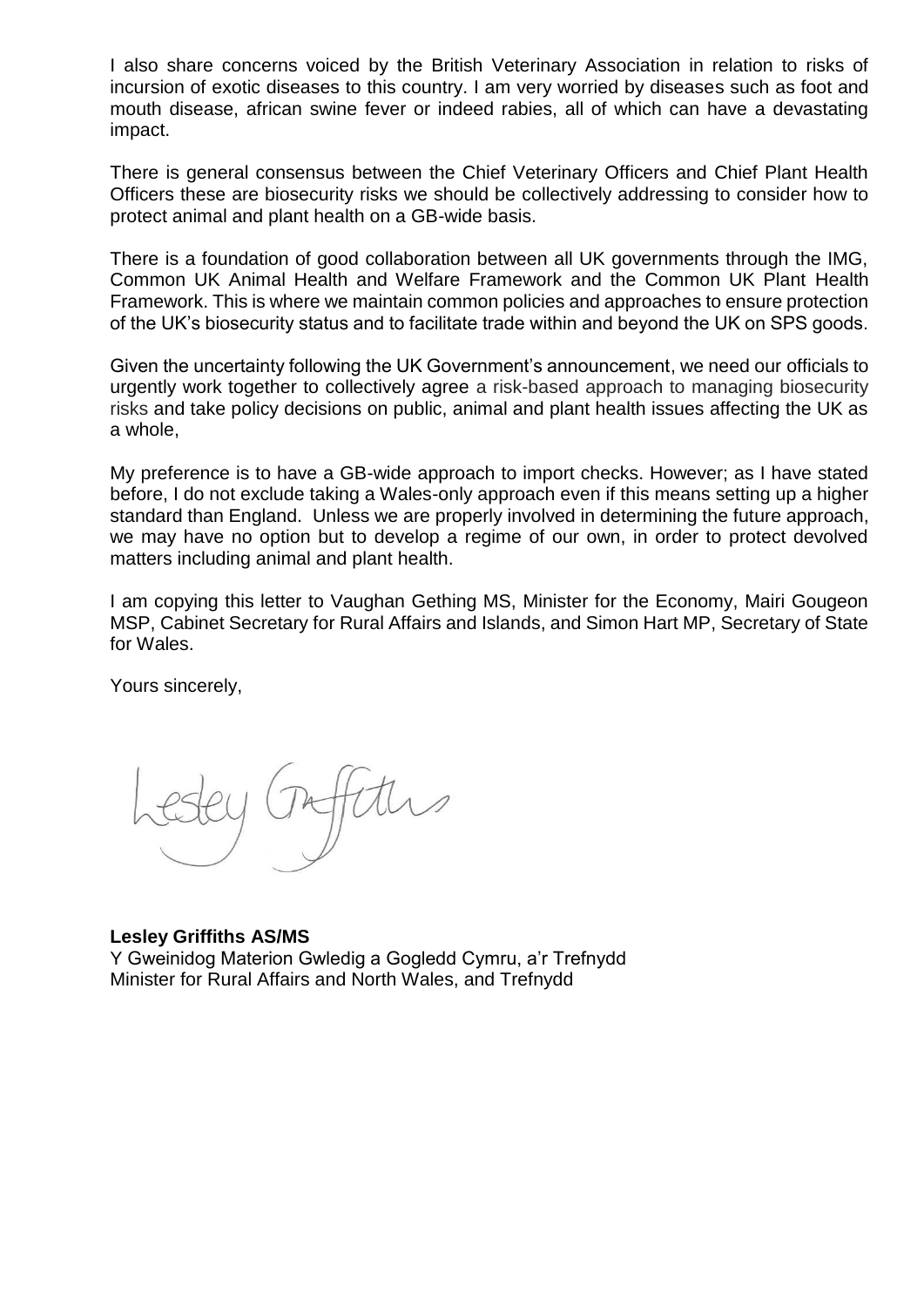

Llywodraeth Cymru **Welsh Government** 

Ein cyf/Our ref IM/VG/00696/22

Rt Hon Jacob Rees-Mogg MP Minister for Brexit Opportunities and Government Efficiency Cabinet office 70 Whitehall London SW1A 2AS ministerial.correspondence@cabinetoffice.gov.uk

10 May 2022

Dear Jacob

Thank you for your letter of 28 April, which reaffirmed the UK Government's decision to further delay the introduction of customs checks and SPS checks on the importation of goods from the EU.

I will repeat here the point I made at GB(O) on 27 April regarding the importance of adhering to the ways of working envisaged in the Inter-Governmental Relations Review and the Common Frameworks.

The Welsh Government now needs to consider the full implications of your announcement and its impact for Wales. We also need to understand the UK Government's detailed proposals on how to treat goods from the island of Ireland. I hope you will endorse the need for Welsh Ministers to be fully involved in GB(O) discussions on import controls in relation to the Irish Sea ports and can help ensure that we are participate in the appropriate discussion in order to agree a collective way forward. Not being able to do so would hinder a coherent approach for Britain and the choices we will need to consider in the exercise of our devolved responsibilities.

No one can argue with your wish to deploy technology to make our borders more efficient and support trade with our nearest neighbours, provided we have confidence that it is robust and resilient. If a safe, secure and efficient import system can be achieved through harnessing innovative new technologies to streamline processes and reduce frictions, then this is something the Welsh Government can support.

But equally we will want to be assured that our long-term strategic responsibilities to protect the health of people, animals and plants in this country are given sufficient weight. We know the dreadful consequences of an outbreak of animal or plant disease. I am less than confident that technology can yet address these concerns.

> Bae Caerdydd • Cardiff Bay Caerdydd • Cardiff CF99 1SN

Canolfan Cyswllt Cyntaf / First Point of Contact Centre: 0300 0604400 [Gohebiaeth.Vaughan.Gething@llyw.cymru](mailto:Gohebiaeth.Vaughan.Gething@llyw.cymru) [Correspondence.Vaughan.Gething@gov.wales](mailto:Correspondence.Vaughan.Gething@gov.wales)

Rydym yn croesawu derbyn gohebiaeth yn Gymraeg. Byddwn yn ateb gohebiaeth a dderbynnir yn Gymraeg yn Gymraeg ac ni fydd gohebu yn Gymraeg yn arwain at oedi.